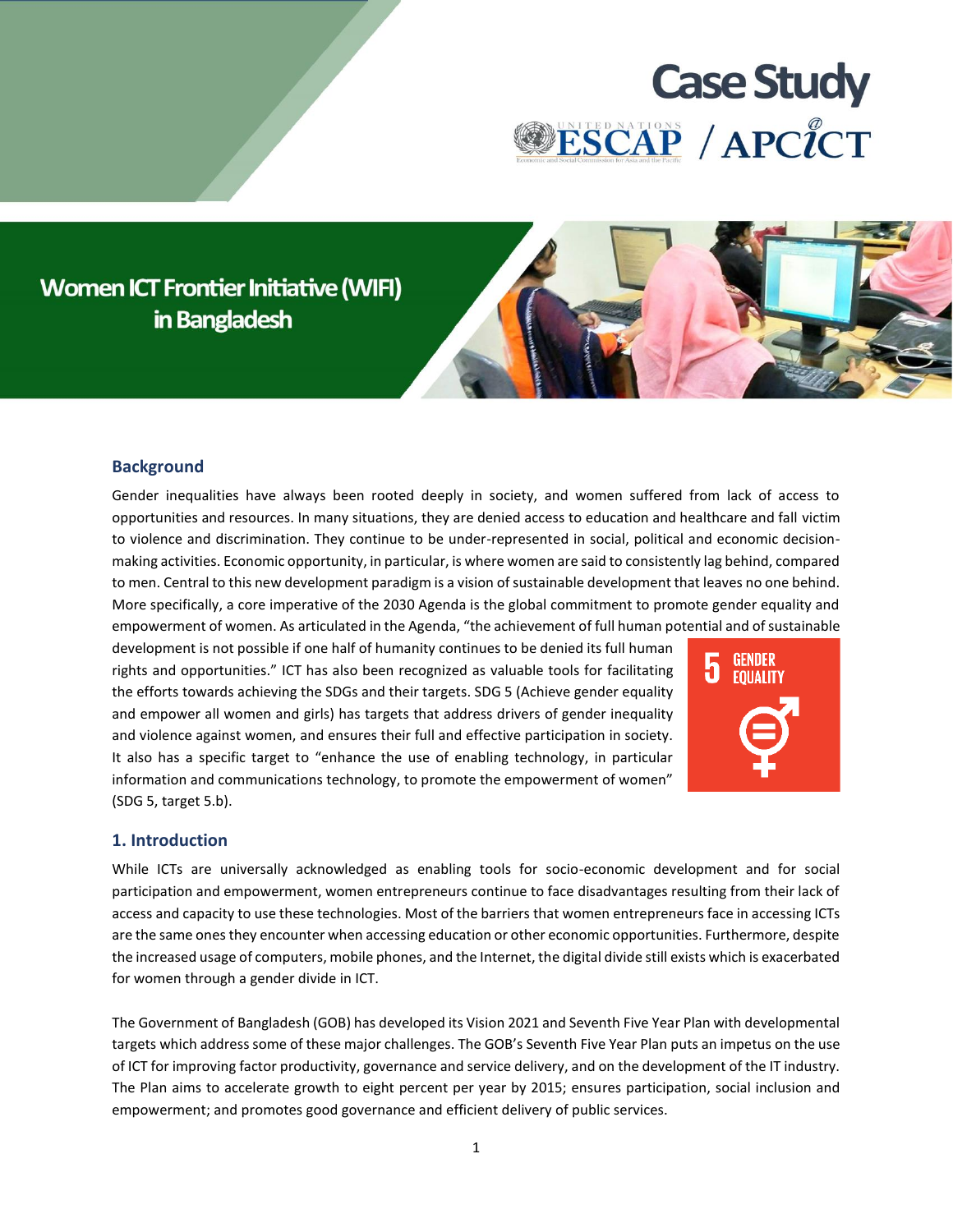

At this context, the Asian and Pacific Training Centre for ICT for Development (APCICT), a regional institute of the Economic and Social Commission for Asia and the Pacific (ESCAP), has embarked on a new program called Women and ICT Frontier Initiative (WIFI). WIFI aims to promote women's entrepreneurship in Asia and the Pacific through ICT capacity development.



Expert Group Meeting of WIFI at APCICT Head Quarter, Incheon, Republic of Korea (2015)

## **2. Institutional context**

The Ministry of Post, Telecommunications and ICT (MoPTICT) is the designated ministry to govern the ICT sector with 2 separate divisions namely ICT Division and Post & Telecom Division. ICT Division is the policy maker for the ICT sector while MOPT is responsible for the telecommunications sector. The Bangladesh Computer Council (BCC) is an agency of ICT Division and supports the implementation of e-Government programs and ICT capacity building initiatives; and is responsible for managing key shared infrastructure and standard setting across the agencies. The Department of ICT (DoICT), a wing of ICT Division, supports achieving sustainable development through facilitation of different initiatives complementary to other relevant agencies of the government. The Bangladesh Association of Software and Information Services (BASIS) will provide training and mentoring to some 3,000 women ICT entrepreneurs to strengthen capacities and help generate sales worth £28 million (\$38m) by 2020.

The initiative is part of "Commonwealth-SheTrades", a project officially launched in April and funded by the United Kingdom's Department for International Development. International Trade Centre (ITC) is coordinating and implementing the global project, initially working to increase competitiveness of women entrepreneurs in agriculture, apparel and services sectors in four Commonwealth countries -- Bangladesh, Ghana, Kenya and Nigeria. The project, the organizers says, will provide governments with better tools and information to implement genderresponsive policies and share best practices.

### **3. Situation analysis**

### **Policy environment**

According to the Article 28 (2 of the constitution of People's Republic of Bangladesh), "Women shall have equal rights with men in all spheres of the state and of public life". Bangladesh has made consistent policy and program interventions from the independence onwards to improve women's condition and reduce gender inequality.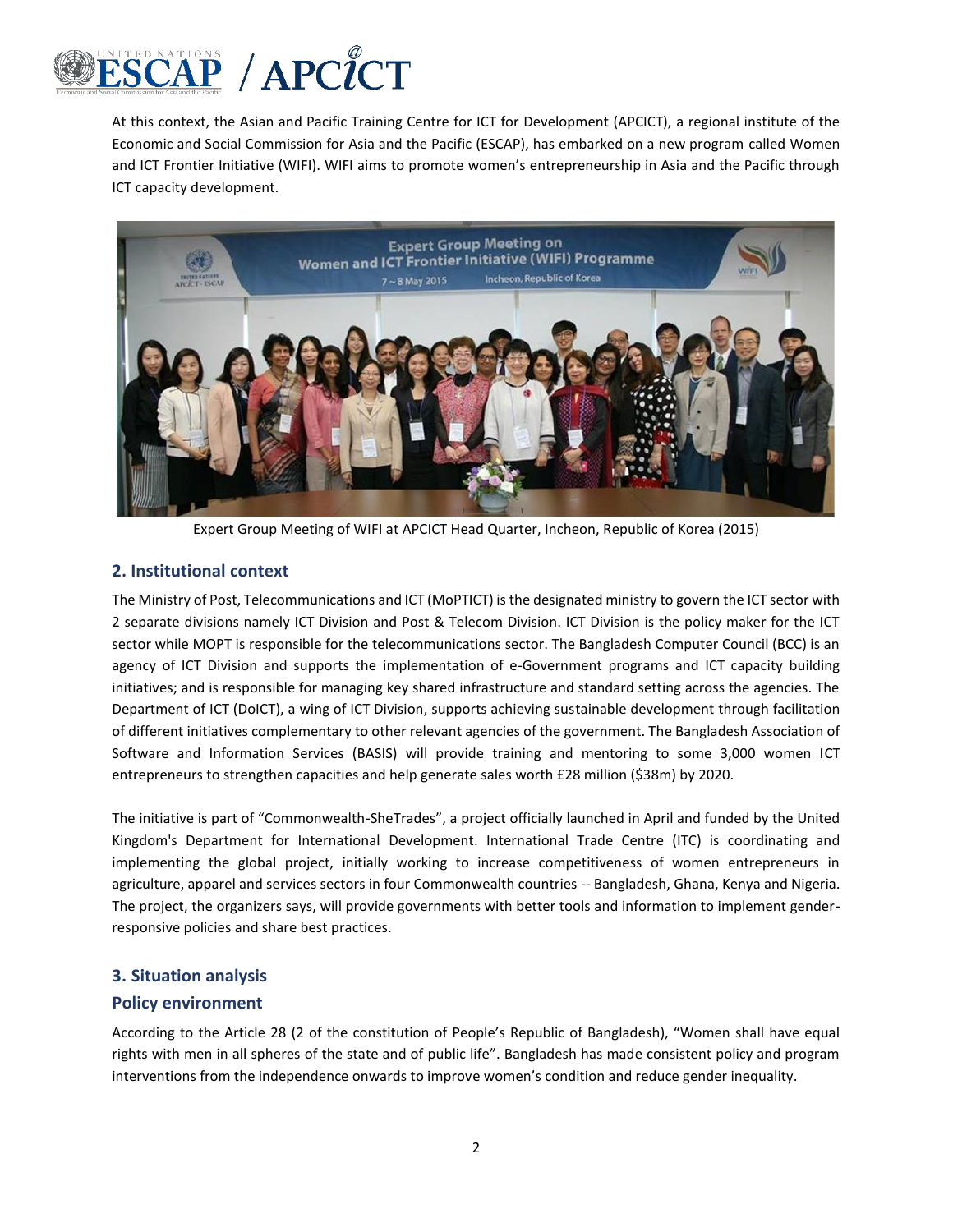

Government of Bangladesh (GoB) recognizes the need to leverage Information and Communication Technologies (ICT) to achieve these ambitious targets and has undertaken a number of significant actions under its Digital Bangladesh program. This program fundamentally seeks to leverage ICT for the country's next stage of growth and development, and support Bangladesh to achieve middle-income country status by 2021. The government also puts an impetus on the use of ICT for improving factor productivity, governance and service delivery, and on the development of the IT industry.

Hence, GOB recognizes the need to be holistic in its approach for leveraging ICT, especially with regards to its Sixth and Seventh Five Year Plan goals for governance, economic growth, and employment creation. This is reflected in its strategic pillars for Digital Bangladesh, which holistically covers (i) Digital Government; (ii) ICT in Business; (iii) Connecting Citizens; and (iv) Human Resource Development.

To attain the goals set in SDG 5 and initiated by Bangladesh government for women's development, the country has approved the highest allocation in history for the sector in the budget for 2018-19 fiscal year. Bangladesh considers women's participation a vital issue in the path of women's empowerment as one of the main drivers of transforming the country's status from low-income to middle-income one.

Women's empowerment is one of the ten 'Special Initiatives' of the Bangladesh prime minister, Sheikh Hasina, the progress of which she oversees herself. Since 2009, she has been undertaking a number of far-reaching and wideranging measures to ensure the holistic empowerment of women. Bangladesh has also done significant progress in enhancing women's political empowerment over the last ten years. The World Economic Forum (WEF) has ranked Bangladesh seventh among 155 countries in terms of political empowerment of women. In 2011, the Government increased the number of women's reserved seats in Parliament to 50 from 45 and current Bangladesh parliament has 73 women members, which is 20 percent of the total MPs. At present, the leader of the House, the deputy leader of the House, the leader of the Opposition, the Speaker, all are women. It also reflected at local level that in local government elections a post of female vice-chairman for each Upazila (sub-division) has been introduced. As a result, over 12,500 elected female representatives are now working in different tiers of local governance. In addition, more women are working in senior positions in the public service, judiciary, police, armed forces etc. than at any time before.

The National Women Development Policy 2011 of the Ministry of Women and Child Affairs categorically identified women development as the pre-condition for national development and the government has undertaken various programs to materialize Vision 2021 for establishing rights of women, their empowerment and mainstreaming them in the overall development. A bundle of measures has been taken by the government to encourage women participation at different level, ranging from primary education, entrepreneurship, enabling environment (institutional incentives like scholarship for girl students and special interest rate on loan for women entrepreneurs) to regulatory protection.

Bangladesh Bank, the central bank of Bangladesh, offers a package of incentives for the women entrepreneurs – vide their "Small & Medium Enterprise (SME) Credit Guidelines and Policies" which covers collateral free credit, lower interest rate, dedicated Women Entrepreneurs Desk at financial institutes, etc. Now women have the most flexible and simple procedures for availing credit facilities for business from any financial institutes and private sector also encourages mainstreaming women in development process.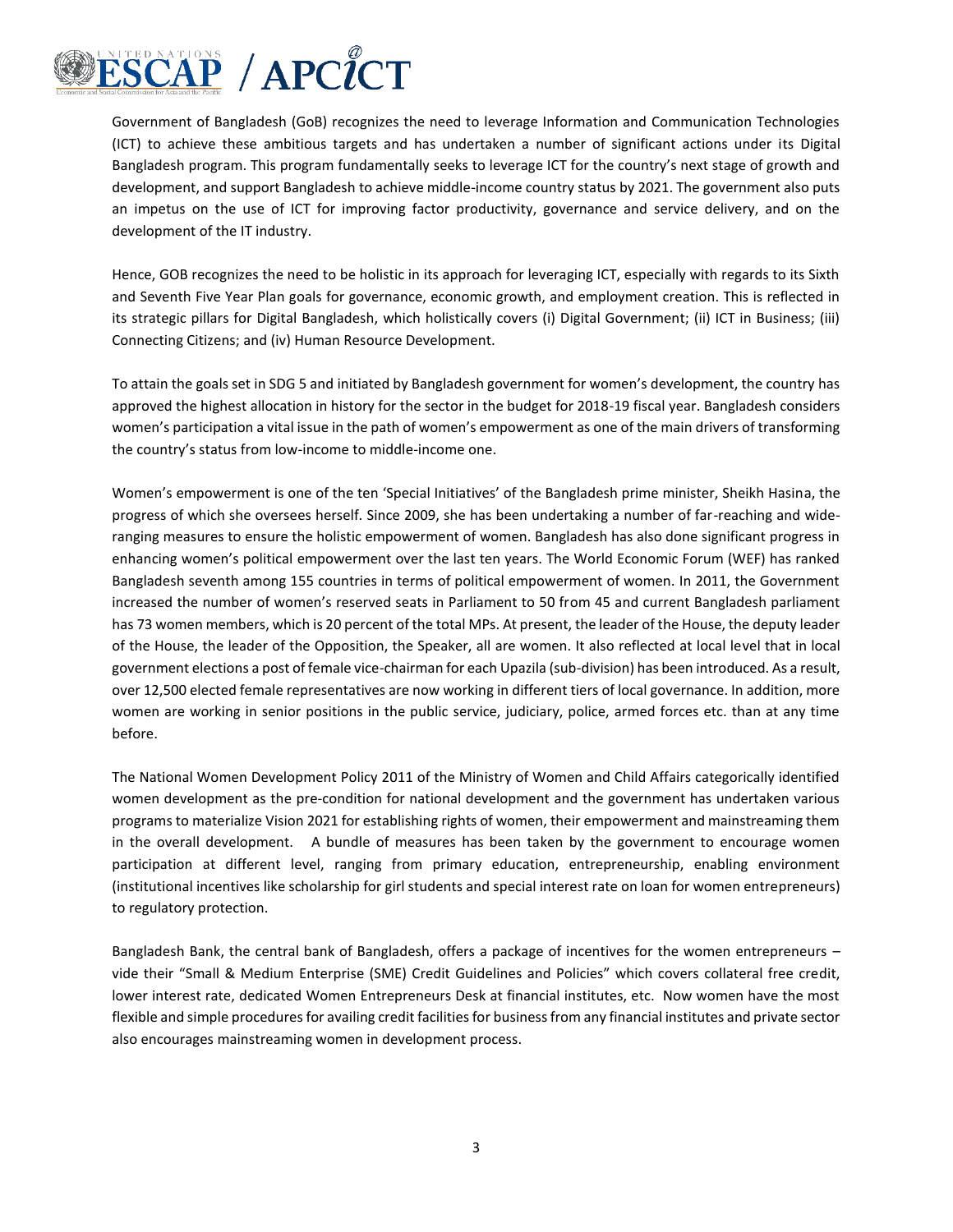

"The Information and Communication Technology (ICT) Policy 2018" reassured women right in cyber space as well as engagement of women in ICT domain in terms of skill, knowledge and accessibility to services and opportunities towards bridging the digital divide gap that exists in the society.

Bangladesh also endorsed the "Convention on the Elimination of All Forms of Discrimination Against Woman (CEDAW)" which was adopted in the United Nations in December 1979 to eliminate all kinds of discrimination against women in the state, economy, family and in each area of family and social life and it came into effect on 3 September 1981.Bangladesh has been a role model in women's empowerment in the past decade, and the country is experiencing an appreciable change in society because of its efforts in this regard. The concept of women's empowerment and efforts in this area has helped the country attain a steady progress in gender equality, which helped Bangladesh to secure the first spot in gender equality (among South Asian countries) for the second consecutive year at the Gender Gap Index of 2017. The index, prepared by World Economic Forum, measures education, economic participation, health, and political empowerment to measure gender equality of any country. Half of the population of Bangladesh is women and their economic participation has increased significantly. In fact, national and international policy strategies have also been reflected in the policy to ensure women's advancement so that they have control over their lives and play an influential role in society as decision makers.

The NGOs contributed in a great way in rural areas to empower women. Micro-credit was one of the major tools to create economic opportunities and mobilization of women was important in strengthening their voice in demanding their rights and services. Government is now focusing to improve in the area of women's empowerment in a sustainable approach, and emphasizing skills development, higher education, technology-based education, and capacity building.

#### **4. Women empowerment initiatives in ICT and entrepreneurship**

The government has rolled out a special project titled "She Power" in 2018 to create more women entrepreneurs in the country's thriving ICT sector, providing them with necessary training and some other initial supports. 10,500 women in total will be trained in different ICT skills in order to create entrepreneurs (4,000) and ICT professionals (6,500). ICT Division initiated the project which was implemented by its private sector partner across the country.

The private sector in Bangladesh has initiated various initiatives to foster women entrepreneurship, and some organizations (e.g., Business Association, Professionals Group, Development Agencies) dedicatedly support ICT and entrepreneurship. The Bangladesh Women in Technology (BWIT), a platform of ICT professionals, has been actively engaged to promote entrepreneurship among women and ICT, and partnering for implementation of Women ICT Frontiers Initiative (WIFI) in Bangladesh along with other partners.

The readymade garment sector embracing the demographic dividend exists in the women led labor market and has around 4 million women workers which is the biggest foreign exchange earning sector in Bangladesh.

Bangladesh Association of Software and Information Service (BASIS), the business association of ICT sectors, also supports women entrepreneurship through building ICT skills of women. A Standing Committee on Women is actively functional to identify the challenges in the domain and facilitate advocacy to ensure inclusive engagement.

She Trades, an initiative of International Trade Centre (ITC), has been launched in Bangladesh, which aims to support women entrepreneurs around the world with a unique network and platform to connect to markets. Through the She Trades mobile application<sup>1</sup>, women entrepreneurs are able to share information about their companies,

<sup>1</sup> https://www.shetrades.com/en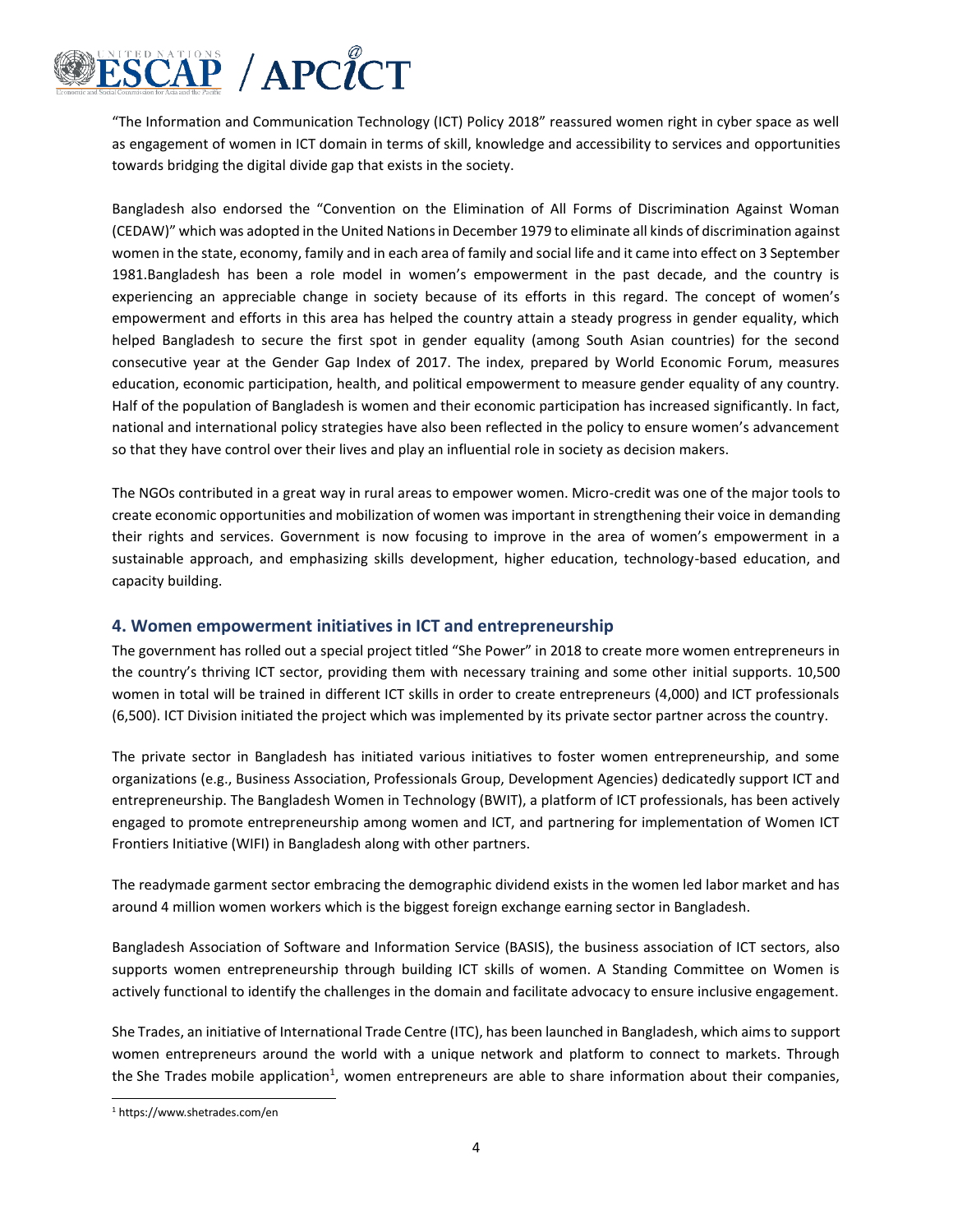

increase visibility, expand networks, connect and internationalize their companies. SheTrades, which aims to connect one million women entrepreneurs to market by 2020, also helps corporations to include more women entrepreneurs in their supply chains.

There are numerous government projects that have been implemented in the pipeline to empower women through income generating activities. One of the major projects is Amar Bari Amar Khamar (My House, My Farm) which is the flagship project of the government to empower women by enhancing skills and resource mobilization.

The financial sectors also introduced various tools and special credit schemes to support the women entrepreneurs, offering special services to encourage women to get engaged in business.

There are a few learning initiatives that are also available from different public and private sector with actors in building ICT skills for women entrepreneurs. For example, City Alo, an initiative of The City Bank, offers the women entrepreneurs training and access to finance facilities. City Alo collaborates with a local private university for facilitation of the training programs. Bangladesh institute of ICT in Development (BIID) has been organizing various learning sessions on ICT and Business Skills for women entrepreneurs under Rural Innovation Lab (B-Lab) initiative jointly with Bangladesh Academy for Rural Development (BARD), a government organization mandated for rural development. B-Lab is to facilitate incubation facilities in rural setup where ICT is the key enabler to offer access to information and business tips and manage (accounts and inventory) the business and communication.

SME Foundation, Bangladesh Small and Cottage Industries Corporation (BSCIC), Bangladesh Investment Development Authority (BIDA), ICT Division, etc. also have a good number of projects to boost women entrepreneurship in Bangladesh.

The number of working women increased to 18.6 million in 2016-17 from 16.2 million in 2010. Bangladesh secured the 47th position among 144 countries in 2017 as per The Global Gender Gap Report, whereas India, Sri Lanka, Nepal, Bhutan and Pakistan remain at 108, 109, 111, 124 and 143 positions respectively. Women's advancement through access to education, health, labour market, employment, and social protection has been prioritized in the FY19 budget, which amounts to around 30% of the total budget.

The outcomes of these initiatives are visible now and result in Bangladesh achieving positive progress in Gender Equality Index and also becoming one of the fastest growing economies of the world at the  $3<sup>rd</sup>$  position according to the International Monetary Fund (IMF). The commitment and leadership of the government, specially the directives of Prime Minister Sheikh Hasina, made these achievements possible. Resource commitment from the government and development partners, and use of ICT have been the strategic strength of the development projects and programs.

However, the impact could be much higher if the projects could be more coordinated and adopt an approach of learning from others. Another biggest challenge that still exists is the lack of acceleration from IGA to entrepreneurship. Most of the development projects consider the targeted women 'beneficiaries' but not potential entrepreneurs. So, the interventions were also designed with lower expectations and did not give enough support to help women dream big. Also, many projects alarmingly lack innovation and are not market driven, so not much technology is adopted by these projects with most of the rural innovations adopted by the local communities or researchers, especially in the agricultural sectors. Hence, the mind-set of the project leads needs to be changed aligning with the national and global vision of building Digital Bangladesh by 2021 and graduating to a middle-income country by 2041.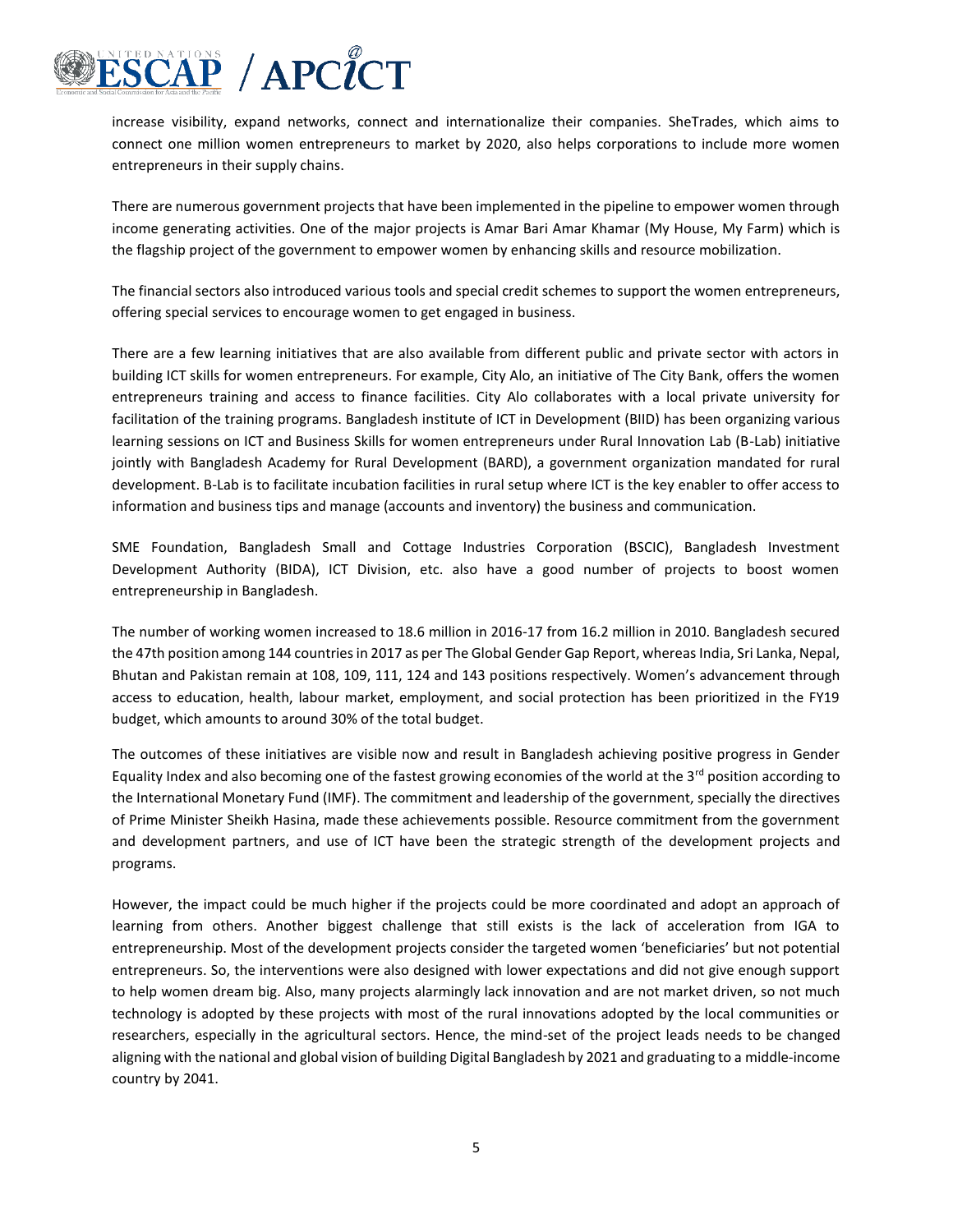

## **5. Women ICT Frontier Initiatives (WIFI) in Bangladesh**

#### **Introduction of WIFI in Bangladesh**

Bangladesh has been committed to the mandates of United Nations and always been interested to adopt innovative and socially benefitting initiatives taken by various UN organizations. Bangladesh was actively engaged in APCICT initiatives as a member country and participated in capacity building programs like the *Academy of ICT Essentials for Government Leaders Programme (Academy).* In addition to being the focal points of APCICT, representatives from the private sector were actively involved in the program development of Women ICT Frontiers Initiative (WIFI) during WIFI program development process, especially the module designing and framing implementation strategy. Bangladesh Women in Technology (BWIT) and Bangladesh institute of ICT in Development (BIID) directly contributed in the process.



Women entrepreneurship is still not a common phenomenon in Bangladesh due to socio-cultural norms and lack of availability of and access to required business development services. In addition, women are lagging far behind when it comes to using ICT in businesses operation and instead, they mostly use tradition tools for managing business. Since ICT is a great enabler to enhance efficiency and capability to manage businesses more competently, BIID and BWIT have foreseen the potential of WIFI in Bangladesh considering the benefits that the women entrepreneurs will become more competitive in the market.

The Digital Bangladesh mandate of the government is another important factor to adopt WIFI in Bangladesh as BIID and BWIT along with the ICT Division and Bangladesh Computer Council (BCC) are committed to achieving the targets.

#### **Launching WIFI program**

Mr. Zunaid Ahmed Palak, MP, State Minister, ICT Division, Ministry of Post Telecom and ICT (MoPTICT), led the adoption and implementation of WIFI in Bangladesh and always vowed to integrate WIFI into different development programs towards achieving SDG 5. The 7th Five Year Plan (2016-2020) of the Government of Bangladesh focused on gender equality and inclusive development for all. Bangladesh Computer Council (BCC), an agency under ICT Division, has a special mandate to initiate women empowerment initiative which triggered the rollout of the WIFI in Bangladesh.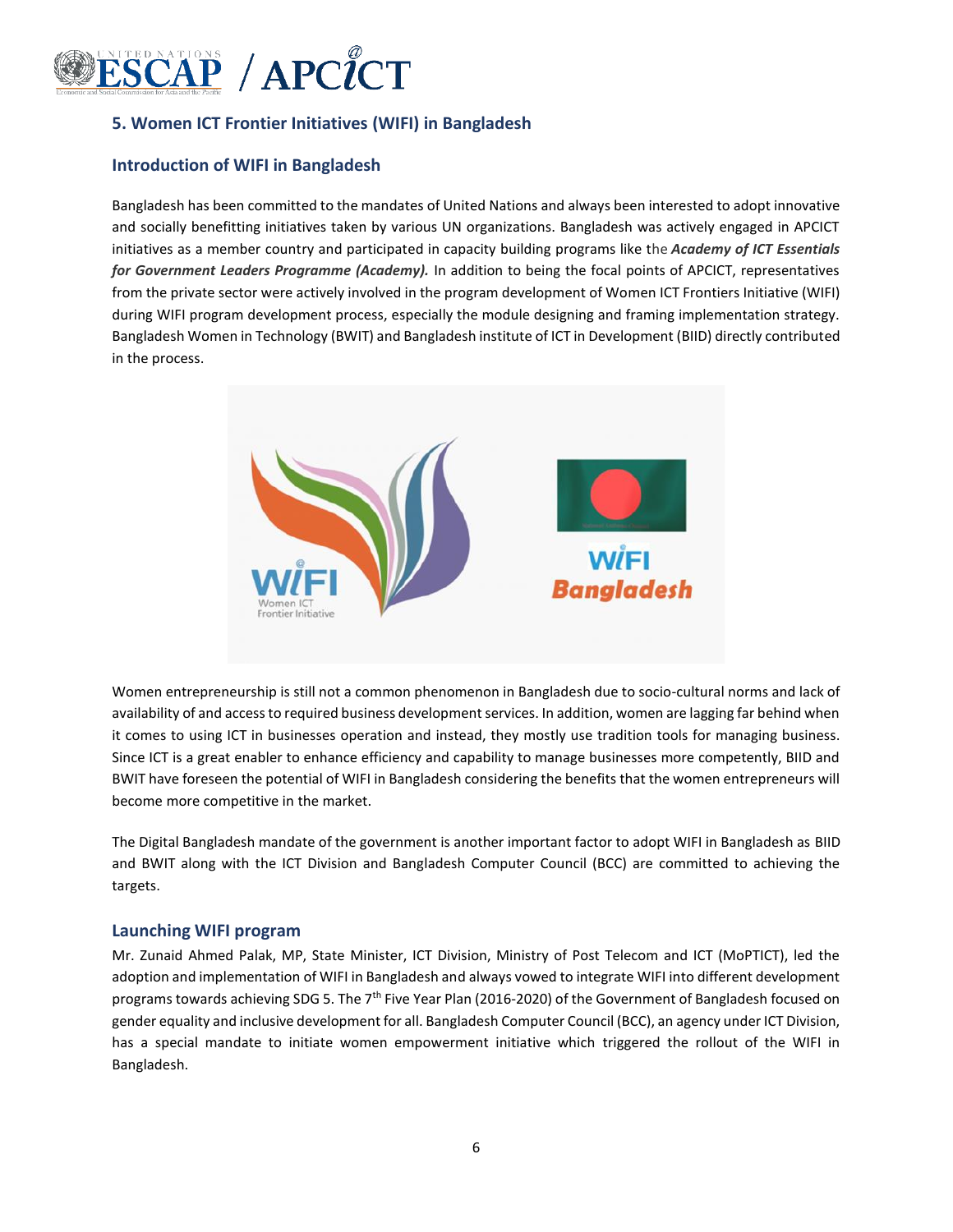

Department of ICT (DoICT) under the ICT Division led the WIFI launch with a mega event where Dr. Shirin Sharmin Chaudhury, MP, Honorable Speaker of Bangladesh attended as Chief Guest and Ms. Meher Afroze Chumki, MP, State Minister, Ministry of Women and Child Affairs and Mr. Zunaid Ahmed Palak, MP, State Minister, ICT Division joined the launching ceremony on July 5, 2017 preceded by a two-day training of trainers (ToT) workshop on the July 3 and 4. The ToT for women entrepreneurs introduced to potential trainers the key concepts of women's empowerment and entrepreneurship; presented challenges faced by women with regard to access to and use of ICT and the role of ICT in supporting women's businesses. The session for policymakers focused on the importance of a genderresponsive government, including appropriate policies and support programs, in order to create an environment conducive to women entrepreneurship.



Formal Launching of WIFI in Bangladesh at Dhaka in 2017

An introductory session (pre-launching) of WIFI was organized jointly by ICT Division, BCC, BWIT and BIID on the occasion of International Women's Day on March 15, 2019 where Honorable State Minister, Mr. Zunaid Ahmed Palak, MP, ICT Division was Chief Guest. Ms. Julia Niblett, High Commissioner, Australian High Commission, Mr. Subir Kishore Choudhury, Secretary, ICT Division, Mr. Swapan Kumar Sarker, Executive Director, BCC, Mr. Shahid Uddin Akbar, CEO, BIID and Ms. Luna Shamsuddoha, President, BWIT also spoke at the event held at BCC Auditorium.

### **Rolling out the WIFI program**

ICT Division took the lead though BCC to facilitate the training support for the women entrepreneurs under WIFI. BCC also supported BIID to customize the WIFI modules in Bengali (Bangla) aligning with local perspectives and references.

Bangladesh Women In Technology (BWIT) contributed to the module development, engaged with the government stakeholders and extended technical advisory support. BWIT also promoted the concept of WIFI initiative among the stakeholders.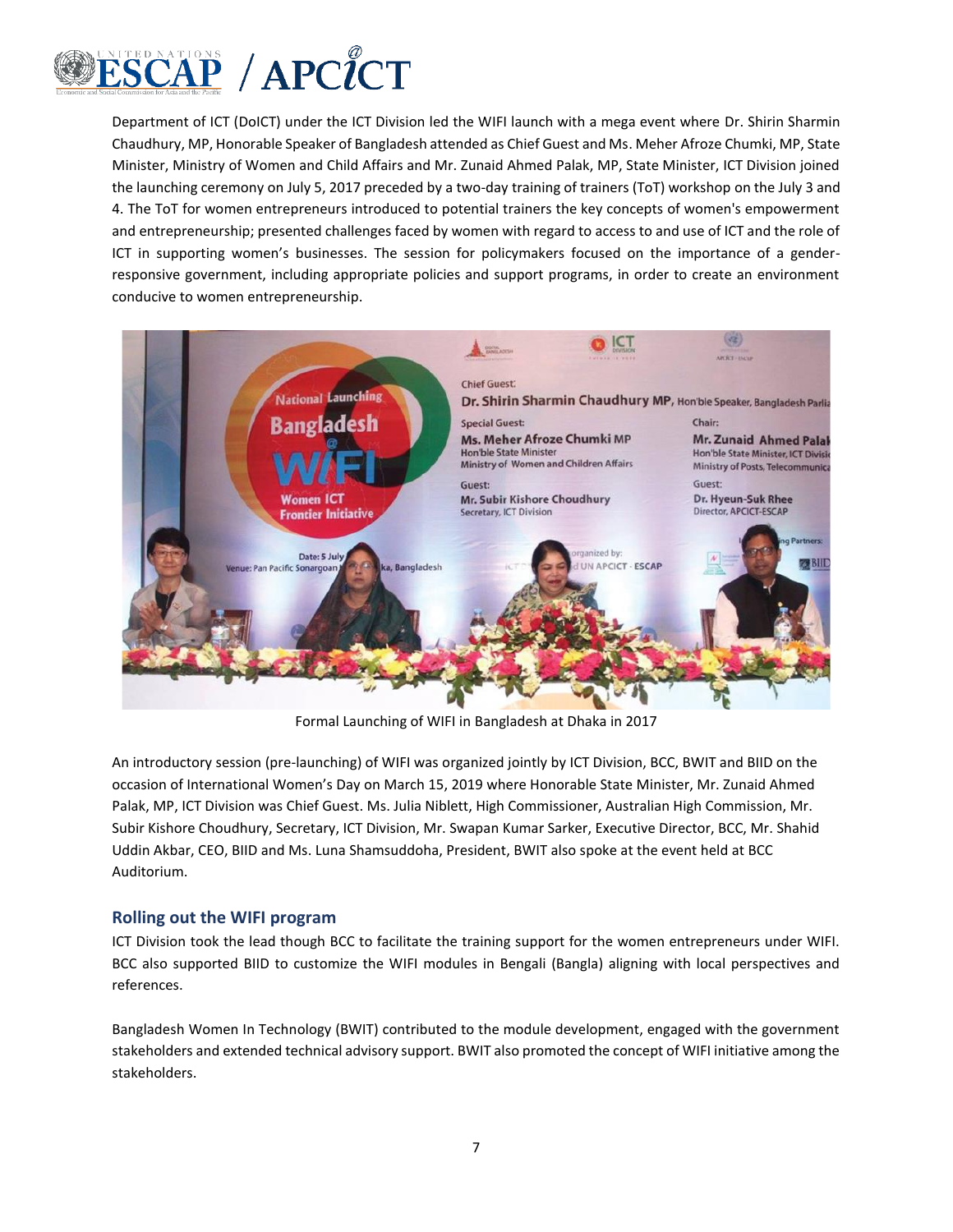

Bangladesh Institute of ICT in Development (BIID) has been implementing the WIFI program in Bangladesh with support from BCC. BIID has been actively engaged since 2015 and contributed at the WIFI Expert Group Meetings at APCICT. BIID also customized the WIFI modules to make sure the contents relevant to local women entrepreneurs.





Participants at WIFI training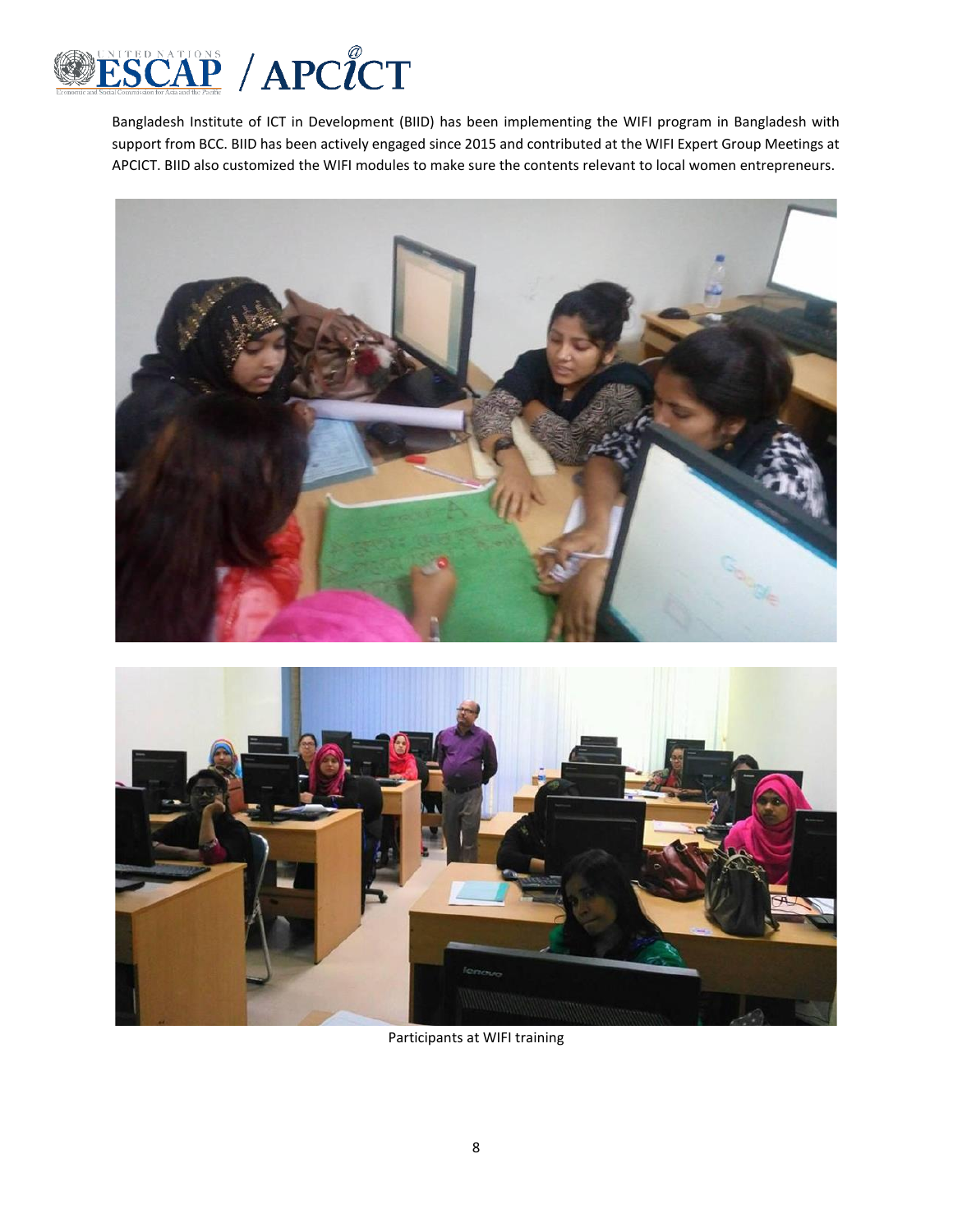



"Undoubtedly, WIFI training is a very well training program. I found it would be very helpful to go ahead to accomplish my business plan. It will be more appreciable if WIFI training program provide required link-up for the future Entrepreneur(s) after completion of the training program".

**Ms. Mazeda Afrose** Participant, WIFI Training Program, Bangladesh

## **A Model of Public Private Partnership (PPP)**

WIFI implementation in Bangladesh has been a model for multi-stakeholder partnership. Private sector organization (i.e. BIID and BWIT) role was instrumental in guiding and supporting ICT Division, Bangladesh Computer Council (BCC) and Department of ICT to roll out WIFI in Bangladesh. Since both the organizations are mandated to pursue ICT4D and a goal to facilitate women in ICT as well as committed to UNPACICT to ensure Bangladesh role in WIFI as a leading country. BIID and BWIT organized the pre-launching of WIFI to create awareness and sensitization of the stakeholders on WIFI.



Pre-Launching of WIFI Bangladesh (2017)

ICT Division extended support and mobilized resources to launch the WIFI initiative in Bangladesh and organized a series of activities including ToT sessions where around 80 participants joined from different stakeholder groups including government and private sectors. BCC, DoICT, BIID and BWIT jointly organized the event and make a success.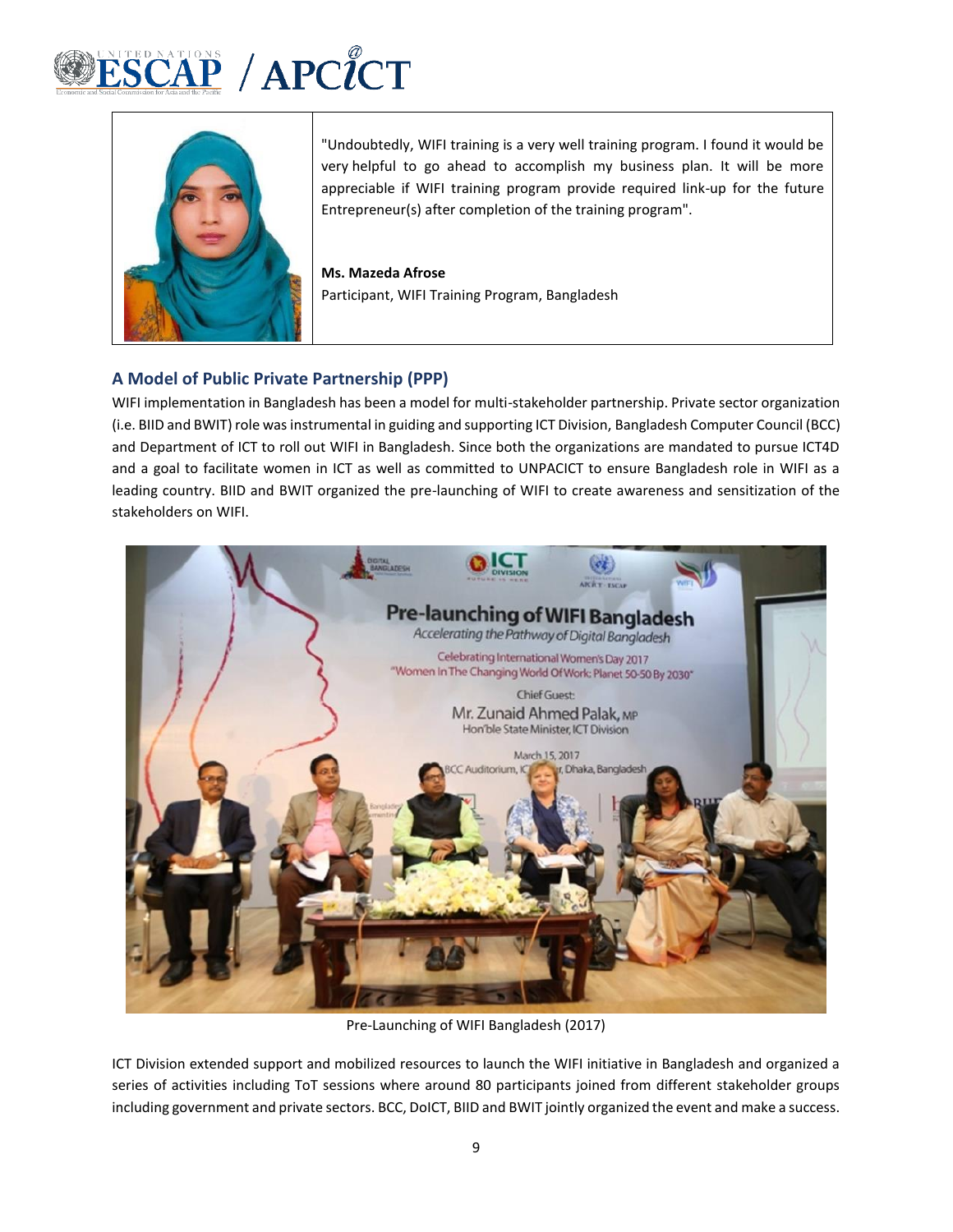



Participants in the ToT program at the Joint Plenary session of the WIFI, Dhaka, 2017

The Government allocated resources for the launch through DoICT, and for rolling out the WIFI program in Bangladesh through BCC. BCC has an annual budget for training and capacity building which is being invested for the ongoing WIFI training.

WIFI program in Bangladesh adopted a couple of innovative approach to scale up. The most effective one is *PPP (Public Private Partnership) Model* where the private sector partners along with the government agencies work collaboratively for implementation of the program. Government's role is more on facilitation of resources while private sector partner's role is more on delivery of training, monitoring and maintaining the social media platform. Another strategy which has been adopted to scale up the WIFI program is *integrating WIFI modules into other similar initiatives*, namely the fact that the *She Power* project has adopted WIFI as a component of the project activities.

Financial and non-financial resources were utilized in the implementation of the program. Non-financial resources including expert support and mentoring from government officials and private sectors partners were extended for the program.

Partners of WIFI Bangladesh interact and meet at regular intervals to review the progress of implementation. BCC has been organizing the follow up meetings since the launch of the WIFI to update the stakeholders on the status. BCC assigned a focal point to coordinate the WIFI activities and share information with the partners.

### **Selection method and enrolment for WIFI**

Bangladesh Computer Council (BCC) publishes advertisements in newspaper and online (including social media) through which participants are primarily chosen, mainly for the entrepreneur track. In addition, BCC sends out invitation letters to different government departments and partners to invite them to nominate participants for WIFI, especially for the policy track, and around 60 participants joined the policy track since the launch of WIFI in Bangladesh.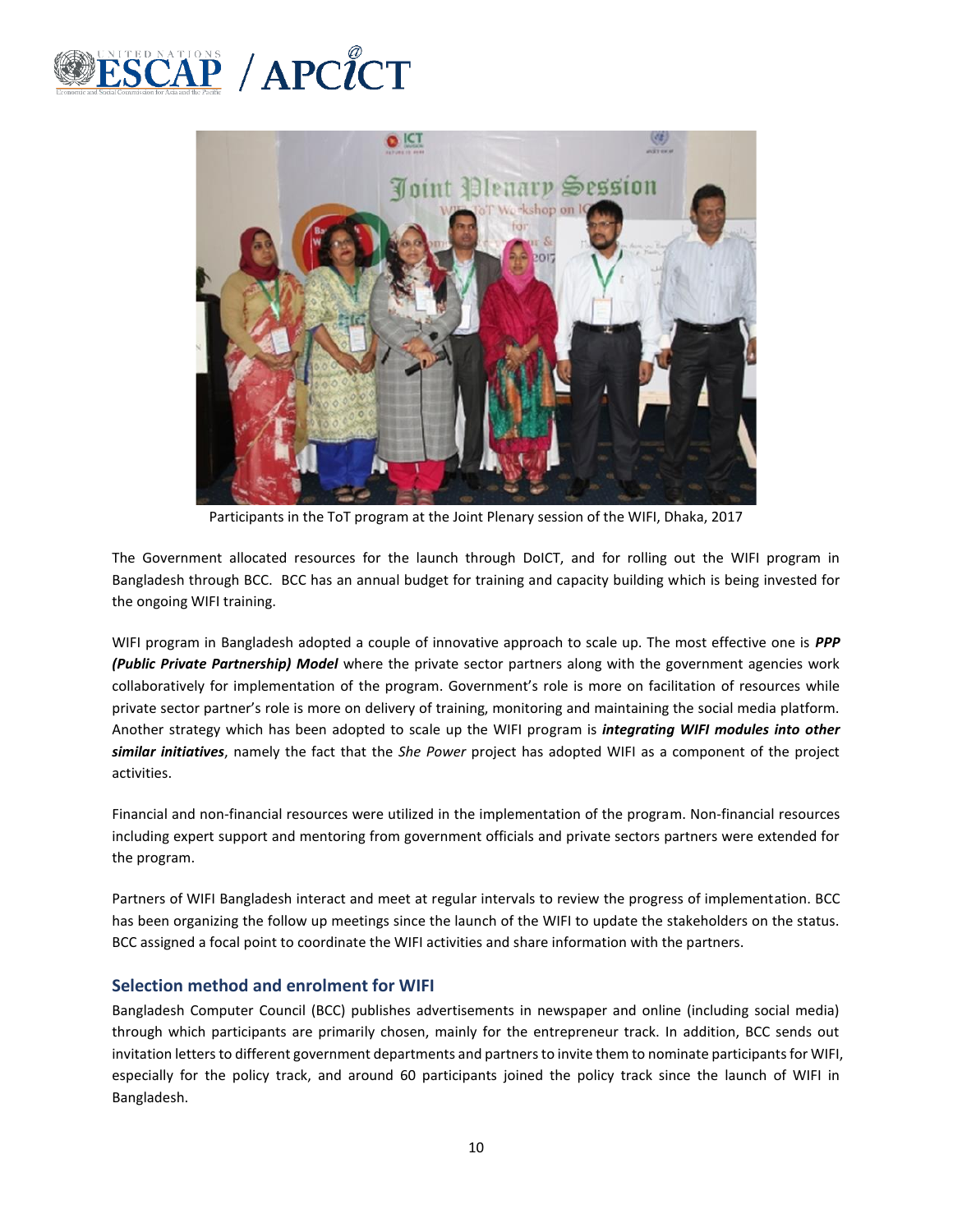

In addition, projects with a similar mandate (which adopted WIFI Modules) also enrolled for the entrepreneur track.

## **Challenges**

WIFI program faced multiple challenges during the launch and implementation. One major challenge was resource mobilization from the respective government agencies. Since WIFI was not included in the annual development plan, budget provision was a critical challenge to resolve, which was resolved through series of inter-department discussions and supports from the private sector contribution. The leadership at ICT Division was instrumental in resolving these challenges. The roll out of WIFI was still a challenge in terms of identifying right candidates for the training during the initial stage when the training was open for all with mostly students (without specific goals) enrolling for the program and later changing their mind through the introduction of selection process (setting criterion), and also identifying participants from different sources like SME Foundation, Ministry of Youth, Ministry of Women, Child Affairs, etc.

#### **The need to strengthen monitoring and evaluation (M&E)**

Implementing agencies introduced simple feedback system rather than a systematic monitoring and evolution system for WIFI considering the nature of WIFI implementation process. In general, BCC collects feedback forms from the participants immediately after the training program to assess the quality of the training and participant views on potential application of WIFI in real life. Since the She Power and other projects have adopted the WIFI program, the projects use their M&E tools to evaluate the program.

#### **Results are promising**

The results of WIFI Program in Bangladesh are multi-fold. The program influenced the policy makers to adopt and initiate ICT training for women entrepreneurs on a bigger scale which was reflected in the recent project (She Power) where WIFI was adopted. It also influenced organizations, namely the fact that BIID and BWIT advocated WIFI program as a tool for women empowerment, and supported the implementation of WIFI training. BIID also discussed with a local financial institute for collaboration on enrolling women entrepreneurs for WIFI program and extending further support for the businesses. Finally, WIFI results in the enhancement of ICT skills of women to become more competitive in the market. This led to empower women through economic growth and advance their social status. Altogether the WIFI program steers Bangladesh towards achieving SDG 5 and other national development goals set in the  $7<sup>th</sup>$  5 Year Plan of the government.

Currently, WIFI program is functional through the She Power project and BCC has been conducting the training through BIID. The major strength of WIFI program is the *Champions* from different stakeholders, both in government and private sectors. These Champions are the torch bearers of WIFI advocating scaling up. On the other hand, there are certain weaknesses in the WIFI implementation in Bangladesh. The main weaknesses are the absence of timebound action plan and resource allocation to achieve the target. Another weakness is the lack of coordination among the implementing partners which resulted in the lack of understanding about the inclusive approach of WIFI program.

Since 2017, more than 5,300 women have been trained under the WIFI entrepreneur track, who learned the usage of ICT for business management and more than 100 women policy makers have more clarity on women empowerment issues. The Bangla version of WIFI training modules has been published for the participants for better understanding of the content. Also, the awareness has been increased on WIFI at policy level which is a major output of the program.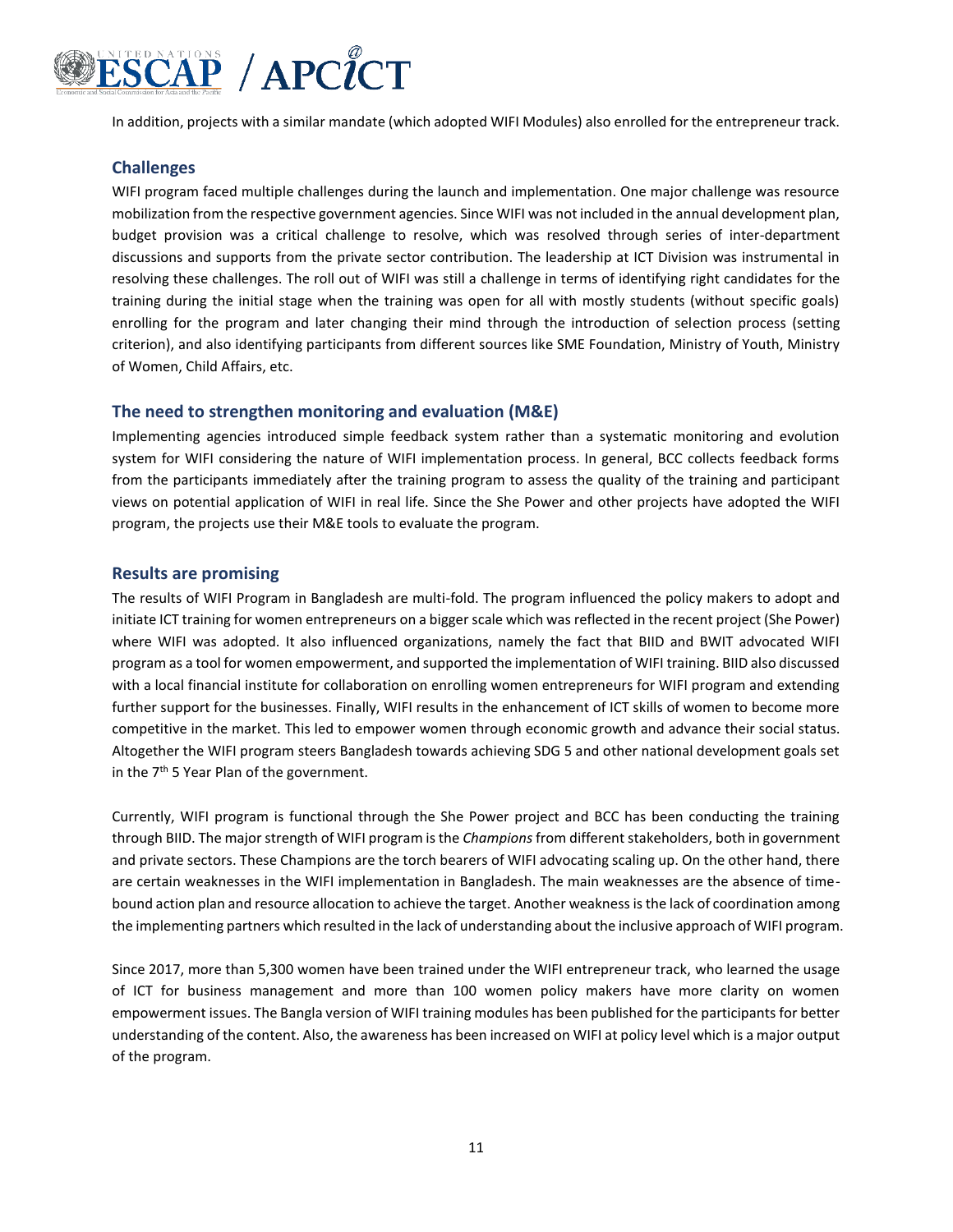

#### **Champions led the WIFI implementation**

Having the team of Champions is the biggest outcome of the WIFI Program, who are leading the implementation and scaling up of the initiative. Though there is no specific M&E system in place to document the outcome of the WIFI program, a significant number of women has adopted WIFI learning in their business management practices.

#### **WIFI benefited wider stakeholders**

WIFI Program benefitted stakeholders in Bangladesh in different ways. *Government* is one of the key beneficiaries by adopting the APCICT initiative which reconfirms Bangladesh mandate to support UN on women empowerment towards achieving SDG 5. The WIFI program is also supportive of attaining the Digital Bangladesh Mandate of the government by 2021. At organizational level, ICT Division, Bangladesh Computer Council and Department of ICT were directly benefitted from the WIFI program. *Policy makers* from different government agencies (i.e. Ministry of Women and Child Affairs) and other organizations (i.e. SME Foundation) also benefitted from availing the Training of Trainer (ToT) sessions on policy issues on women empowerment. *BIID* also benefitted from the WIFI program in terms of in-house capacity building of relevant human resources on the conceptual framework of WIFI and training modules. This also opened up opportunities for BIID to adopt the concept in BIID's regular training programs for small and medium enterprises (SMEs). The *women entrepreneurs* and participants of WIFI Program are the major beneficiaries by joining the training sessions. Around 5,300 women have already been enrolled and have benefitted from the WIFI program in addition to the approximately 100 professional policy makers and ToT participants.

#### **Beyond entrepreneurs**

The participants of WIFI program apply what they learnt mostly in their professional work as an entrepreneur or employee. Since women entrepreneurship was still not very popular and socially less acceptable, a significant number of women participants accommodated themselves with a job instead of pursuing a career as an entrepreneur. Most of them have been accommodated in private sector organizations. This also helped the private sector to have ICT skilled and efficient human resource. More information will be available about how and where women are improved in their lives and have started their enterprises after the completion of the *She Power* project which has accommodated the largest group of women entrepreneurs.

#### **Making WIFI stronger**

The WIFI program need to be improved in two aspects, one of which is more active engagement of APCICT for at least 3 years to ensure handholding with the local partners and extend support to have a structured monitoring system and documentation. The second aspect is to engage the private sectors (like Financial Institutes) in the implementation as well as widening the service portfolio including facilitation of business development services for the participating women entrepreneurs. BCC along with other partners is still having discussions about bringing more partners in the WIFI Program and BIID is having discussions with a financial institute about promoting WIFI program among their women clients (Entrepreneurs). WIFI program can be also customized targeting the micro-enterprises since they are the largest segment of the women entrepreneurs.

Since the WIFI program has been a regional initiative, this may be discussed at other relevant discussion forums of APCICT, and this could help Bangladesh (and applicable to other countries as well) to get updates from other implementing countries of WIFI Program.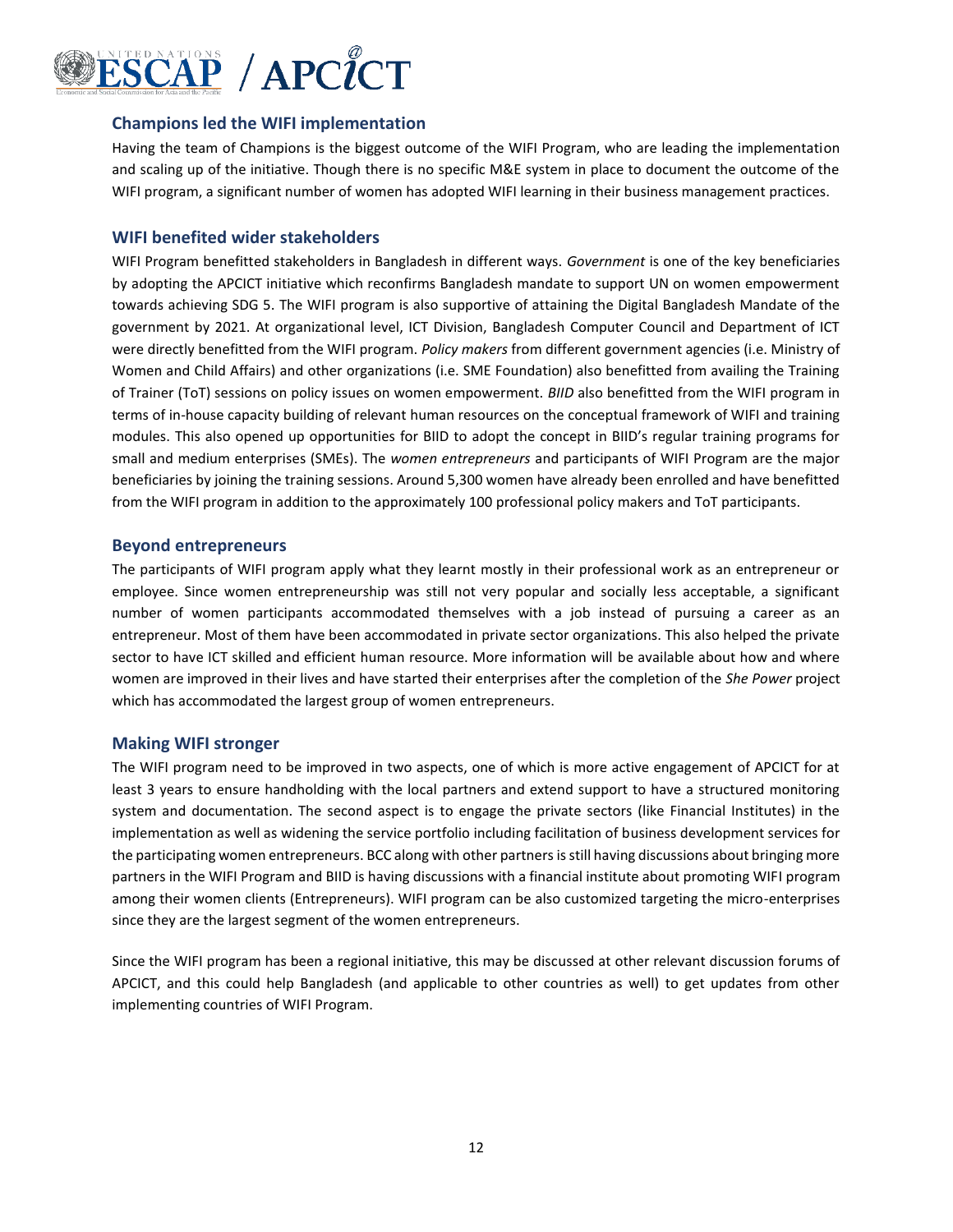

## **Insights and lessons learned**

Usage of ICT for women entrepreneurs has been a long-discussed agenda under Digital Bangladesh mandate and WIFI Program was most perfectly suited initiative to introduce to empower women in a sustainable approach. The WIFI Program was introduced in 2017 and during the implementation, some important lessons were learned as follows:

- 1. Identifying the women entrepreneurs for WIFI was a challenge. There are many women in the business sector, but this segmentation is very unique. One segment belonged from the upper class of the society which did not need the WIFI support while another one, the largest segment engaged in business, belonged to the micro enterprises, readiness of which was very low to avail ICT facilities so they were never targeted. Another segment intended to enroll was also micro and actively engaged in social media-based businesses, but this segment was always out of the net of WIFI program. So, the WIFI program can be reviewed in terms of serving different segments.
- 2. Successful implementation of any innovative initiative requires political wills as well as resource commitments which was mismatched during the implementation of WIFI in Bangladesh. The program was highly appreciated at different levels, but no initiatives were taken to mobilize resources for scaling up as per commitments. The progress so far made results from the personal initiatives of the *Champions* within the stakeholders.
- 3. The WIFI program was supply driven rather than meeting the demand of the women enterprises. Since it was developed based on regional aspects, country modules should focus on local needs and address the local issues. Though the Bangla version was an attempt to minimize the gap but due to resource constraints it could not be accomplished.

### **Way forward and scaling up**

The ICT Division set a target to train 30,000 women by 2021 under the WIFI program and explored prospects to scale up the WIFI Bangladesh program to achieve the targets set in SDG 5 and other national development agendas from the partners. BIID and BWIT are also having discussions about fostering WIFI program nationwide. BIID initiated dialogue with City Alo, an initiative of City Bank Bangladesh to offer WIFI training among their women entrepreneurs across the country. In addition, BIID will integrate the major components of WIFI modules for the women entrepreneurs under Girls Café initiative in which Rotary International District 3281 has been engaged.

ICT Division led by Mr. Zunaid Ahmed Palak, MP is under the Ministry of Posts, Telecommunications and Information Technology of the government of Bangladesh. ICT Division has different agencies including Bangladesh Computer Council (BCC) and Department of ICT (DoICT), each of which has specific roles and activities. ICT Division is the supreme authority for approving any ICT projects under the Ministry, and BCC and DoICT are responsible for designing, planning, and implementation of programs and project development.

### **Strategies to ensure sustainability of WIFI program**

A set of strategies already in place to achieve the targets includes –

- 1. Integrate WIFI Program as a regular program of ICT Division through BCC and mobilize resources accordingly. BCC will extend the training service in 6 regional centres to ensure participation from local communities.
- 2. Introduce WIFI Program to new partner organizations and adopt it in different private sector projects like CSR (Corporate Social Responsibility) initiatives and development projects managed by NGOs.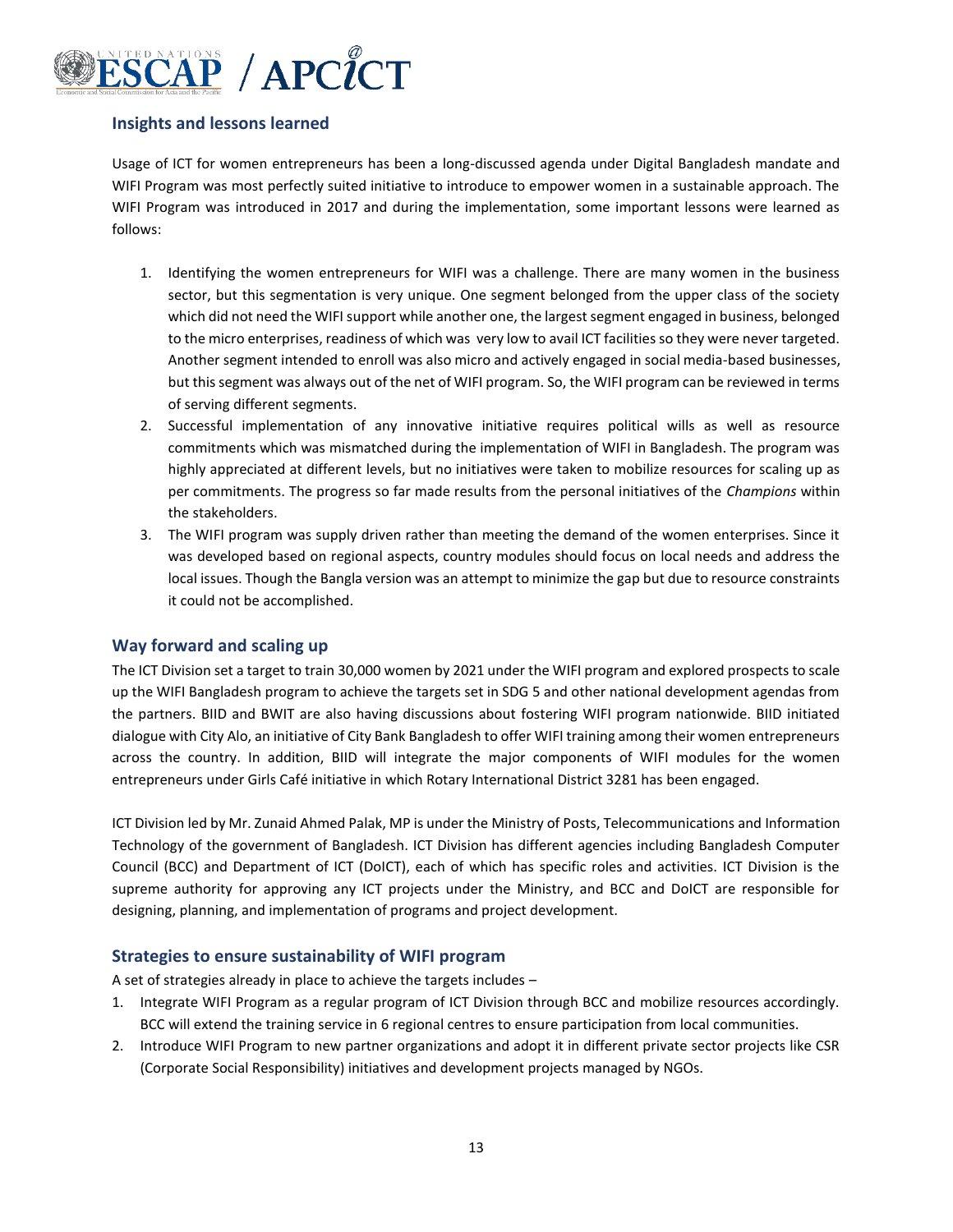

- 3. Customize the training modules to reach the wider micro businesses managed by women entrepreneurs and develop a mobile application for the WIFI Program.
- 4. Build broader partnership between different stakeholders (i.e. Government agencies, private sector, Civil society and Academia), define specific roles and assign activities

#### **Key factors in ensuring sustainability and scaling up WIFI**

- Leadership from the ICT Division is crucial to achieve the targets set for WIFI Bangladesh Program. A comprehensive plan of action can be developed in consultation with APCICT and local partner organizations.
- Availability of resources (financial and human resources) for rolling out the activities is also very important to ensure success of WIFI program. BCC can take the lead to conduct the ToT and organize series of training sessions for the policy-makers track.
- A collaborative plan jointly led by APCICT and ICT Division will be key for resource mobilization to achieve the target set by for WIFI in Bangladesh. This will be an extensive process. BIID and BWIT can facilitate the consultation process to bring all stakeholders to the discussion table to formulate the strategy.
- **■** Engagement of private sector will be a breakthrough in WIFI Implementation in Bangladesh. The business associations and corporate houses can facilitate WIFI Training and also offer support services like access to finance, mentoring, etc. to the participants to ensure sustainability of the program.

#### **Steps forward**

Bangladesh Computer Council (BCC) has discussion with the partners of WIFI Bangladesh program about organizing a series of planning sessions and devising the next course of action. By 2019, a new plan of action will be developed for next 2 years along with the strategies.

### **APCICT is in the core**

APCICT may take the special initiative to expedite the WIFI Program, organize country specific meetings for scaling it up and reach the target of 30,000 women entrepreneurs by 2021. APCICT can support Bangladesh in the following areas:

- 1. To support the Bangladesh team (stakeholders) for developing the plan of action
- 2. To develop an M&E framework to ensure timely implementation of the WIFI program
- 3. To revise the training modules and develop a mobile application
- 4. To join and support ToT sessions